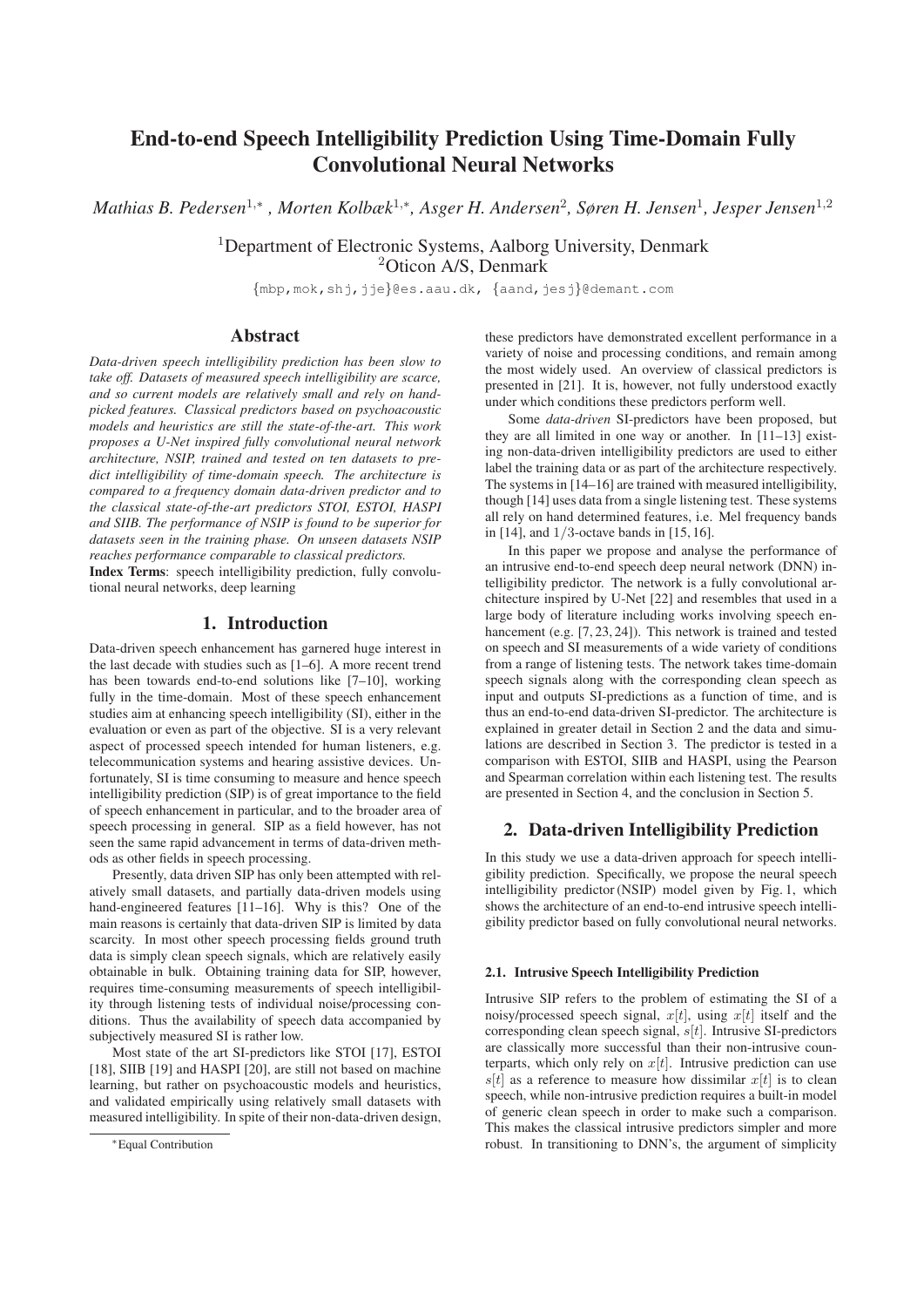

Figure 1: *Architecture of an intrusive neural speech intelligibility predictor based on fully convolutional neural networks. The predictor is trained end-to-end to estimate the sample-level speech intelligibility of a degraded speech waveform.*

changes, because DNN's rely on their great parametric complexity in the first place. This makes non-intrusive architectures somewhat simpler, because they only need to work with one input rather than two. Intrusive architectures still have the potential to be more robust though, and because of the data scarcity, the extra clean speech input might be valuable.

The network architecture used in this paper is intrusive, since it receives the inputs,  $s[t]$  and  $x[t]$ , which in this context are time-domain clean and noisy/distorted speech signals. The desired output is defined as a time domain piece-wise constant curve,  $d[t]$ , corresponding to measured SI of the input  $x[t]$ , as it is also done in [16]. The network output can then be integrated over time to produce an SI prediction for a particular span of time.

### 2.2. Neural Speech Intelligibility Prediction

The NSIP model depicted in Fig. 1 is based on a fully convolutional neural network architecture with 18 convolutional layers utilizing parameterized ReLU (PReLU) activation functions between the layers [25]. The model is inspired by U-Net [22] and follows an encoder-decoder methodology where skip-connections are applied between corresponding layers to allow data at various sample rates to flow between the encoder and decoder.

Differently from a standard U-net, the proposed model has two encoders, as shown in Fig. 1, one for the clean and one for the degraded speech waveforms, since intrusive speech intelligibility prediction can make use of both of these. Specifically, the two encoders each contain eight convolutional layers and the output of the two encoders, which contain compressed information about the clean and degraded speech signals, are concatenated and propagated to a joint decoder that performs the final SI prediction. The encoders both use a stride of two in each layer, except for the first layer where a stride of one is used. This drives the final dimension at the outputs of the encoders to be compressed with a factor of 256. Similarly, all layers in the decoder, except for the last layer, use upsampling with a factor of two, such that the final output has the same dimension as the inputs, which allows sample-level SI prediction.

To study how the number of parameters influence the SI performance of the proposed architecture, five NSIP models are trained and evaluated with a varying number of filters. The configurations of the individual NSIP systems are shown in Table 1. The number of parameters for the five models vary

 $\pm$ #filters in encoder layers 1 − 9  $\pm$  #filters in decoder layers 10 − 18  $\pm$ 

| Model |    | $1-3$ $4-6$ $7-8$ |    | 9   |     | $10 - 11$ $12 - 14$ $15 - 17$ 18 |    |  | #Params<br>(millions) |  |  |
|-------|----|-------------------|----|-----|-----|----------------------------------|----|--|-----------------------|--|--|
| NSIP1 | 6  | 12                | 16 | 32  | 32  | 16                               | 12 |  | 0.122M                |  |  |
| NSIP2 | 8  | 16                | 24 | 64  | 64  | 24                               | 16 |  | 0.349M                |  |  |
| NSIP3 | 12 | 18                | 36 | 80  | 80  | 36                               | 18 |  | 0.603M                |  |  |
| NSIP4 | 12 | 24                | 48 | 96  | 96  | 48                               | 24 |  | 0.946M                |  |  |
| NSIP5 | 16 | 32                | 64 | 128 | 128 | 64                               | 32 |  | 1.68M                 |  |  |

Table 1: *Number of output filters in each layer of the NSIPmodel given by Fig. 1 for five different configurations. All filters are 11 samples long.*

from  $0.122 \times 10^6$  to  $1.68 \times 10^6$ , which is comparable to the  $0.224 \times 10^6$  parameters of a recently published frequencydomain technique [16] that will serve as an NSIP baseline in Sec. 4. Finally, all filters have a size of 11 samples.

The SIP-systems are trained to minimize the binary cross entropy between estimated and measured intelligibility using the ADAM optimizer [26] with  $\beta_1 = 0.9$  and  $\beta_2 = 0.999$  and an initial learning rate of 0.0005, which is controlled by a learning rate schedule that reduces the learning rate with a factor of two, if the validation loss has not decreased for two epochs. Finally, during training, 20% dropout is applied for every third layer, and a batch size of 16 is used. Training is stopped, if the validation loss has not decreased for five epochs or a maximum of 200 epochs has elapsed.

The SIP-systems have been implemented using  $Keras<sup>1</sup>$  with a TensorFlow<sup>2</sup> backend and the python implementation of the trained NSIP-models, are available online<sup>3</sup>, to allow interested readers, to use and evaluate the models further.

# 3. Experimental Design

To establish the potential of the proposed architecture in terms of predicting speech intelligibility of noisy/distorted speech, a series of experiments are conducted. In the following, the datasets used for training, validation, and test are presented.

#### 3.1. Training, Validation and Test Data

Table 2 summarizes the ten datasets used for training, validating and testing the NSIP-models. The data consist of clean and noisy/distorted speech signals and measured SI scores, which are used as labels. Due to the number of datasets, space limitations make it impractical to give a detailed description of each listening test here. Since they are all well described in other works, we instead refer the interested reader to the respective sources. The datasets contain multiple talkers, languages, noise types and processing schemes. Classical predictors have shown varying performance on different subsets of these datasets, which is also verified in Section 4. There are significant differences in the size of these datasets, and Table 2 contains a breakdown of the size (files) and number of different acoustic conditions (cond.) in each dataset. Because of the limited amount of data, we do not attempt to balance the datasets by excluding data from the bigger datasets.

<sup>1</sup>https://keras.io/

<sup>2</sup>https://tensorflow.org/

<sup>3</sup>https://git.its.aau.dk/mok/neural\_sip.git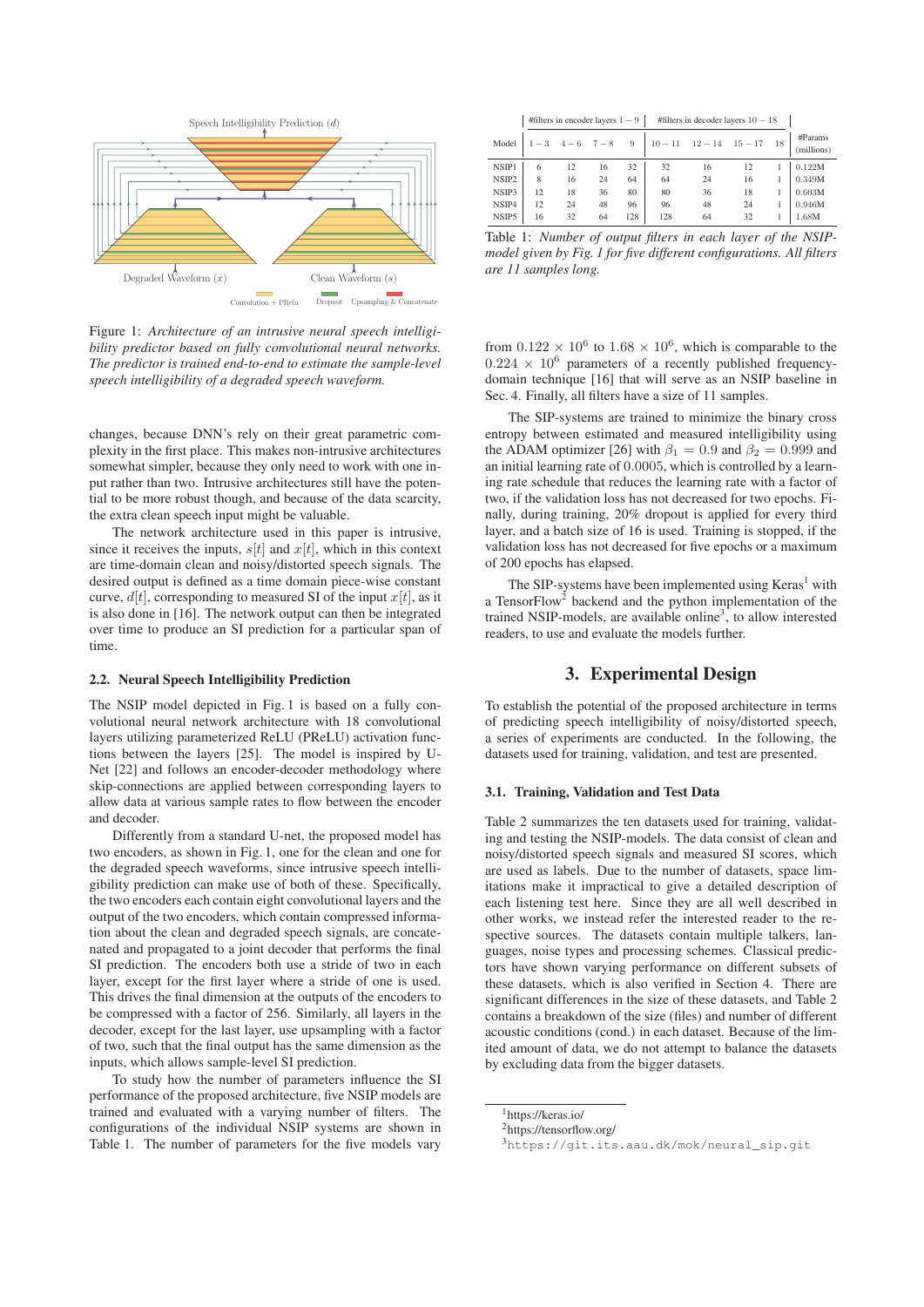| Dataset        |          |                | Training       |          | Validation   | Test    |        |  |
|----------------|----------|----------------|----------------|----------|--------------|---------|--------|--|
| No.            | Ref.     | #files         | #cond.         | # files  | #cond.       | # files | #cond. |  |
| $\mathbf{0}$   | [18]     | 564            | 60             | 60       | 58           | 60      | 58     |  |
| 1              | [27]     | 6295           | 168            | 673      | 168          | 840     | 168    |  |
| $\overline{2}$ | [17]     | 320            | 34             | 35       | 32           | 35      | 32     |  |
| 3              | [15]     | 1744           | 327            | 77       | 76           | 318     | 299    |  |
| 4              | [28]     | 784            | 24             | 96       | 24           | 96      | 24     |  |
| 5              | [29]     | 439            | 18             | 54       | 18           | 54      | 18     |  |
| 6              | [18]     | 3460           | 20             | 436      | 20           | 437     | 20     |  |
| 7              | [30]     | $\theta$       | $\theta$       | $\theta$ | $\mathbf{0}$ | 278     | 9      |  |
| 8              | [31]     | $\mathbf{0}$   | $\theta$       | $\theta$ | $\mathbf{0}$ | 241     | 20     |  |
| 9              | [32, 33] | $\overline{0}$ | $\overline{0}$ | $\theta$ | 0            | 64      | 52     |  |

Table 2: *Datasets used for training, validation and test. Each file corresponds to approx. 6.6s of speech. See references for further details regarding the general design of the datasets.*

#### 3.2. Cross Validation

Datasets  $0 - 6$  have been split randomly into training, validation and test comprised of approximately 80, 10, and 10 % of the data, respectively. Each listening test condition has been split in this way, such that every condition is represented in the test set. Furthermore, due to the limited amount of test data available, 10-fold cross validation has been performed and for each split of the data into training, validation, and test, ten differently initialized sets of NN-weights have been trained. In other words, 100 models of each architecture have been trained. Finally, to demonstrate the performance in unseen conditions datasets 7 – 9 have been left out of the training and validation sets, and are used exclusively for testing. As such we distinguish between *seen* conditions, i.e. belonging to 0 – 6 and *unseen* conditions belonging to  $7 - 9$ .

## 4. Experimental Results

## 4.1. End-to-end Data-driven Intelligibility Prediction

The NSIP-models defined in Table 1 have been evaluated using Spearman and Pearson correlation. The models were given the clean references and corresponding noisy/processed test data signals, and the predictions were integrated over each acoustic condition. Examples of these integrated predictions can be seen, compared to measured SI, in Figure 2. The Spearman and Pearson scores were then computed and are presented in Tables 3 and 4 with standard deviations from the cross-validation reported in parentheses. Spearman is a rank correlation and measures monotonicity between predictions and measurements, whereas Pearson correlation measures the linearity of their relationship. For each dataset the Spearman and Pearson correlation of the NSIP predictions are measured.

From Tables 3 and 4 it is seen that NSIP5 with  $1.68 \times 10^6$ parameters reaches an average Spearman of .91 across seen conditions and .85 across unseen conditions, with corresponding average Pearson correlations of .91 across seen conditions and .85 across unseen conditions. The performance of NSIP5 is visualized for a few datasets in Figure 2.

#### 4.2. Data-driven vs. Non-data-driven SIP

We compare the results from the NSIP-models on the test data with the classical predictors STOI, ESTOI, HASPI and SIIB, and a retrained network with the architecture of [16]. Simi-



Figure 2: *Scatter plots showing relation between measured SI and estimated SI, estimated by the NSIP5 system, for seen datasets DS0, DS1 and DS3, as well as the unseen dataset DS9. The Pearson and Spearman correlations are scaled a factor of 100.*

lar to STOI and ESTOI, this architecture takes 1/3-octave band representations of  $s$  and  $x$  as inputs and outputs SI-predictions, and as such can be used as a frequency-domain benchmark. Tables 3 and 4 show the dataset-wise results in terms of Spearman and Pearson correlation respectively, for the NSIP-models and the classical predictors. We distinguish between the conditions which have and have not been seen by the NSIP-models during training, and report the average of the performance measures across these subsets as well. We stress that "seen" conditions are not training data, but distinct test data signals belonging to listening test conditions that also appear in the training set. In the case of Pearson correlation, a dataset dependent logistic curve is often fitted to the predictions before computing the correlation. This function has been used to map SI-predictions to measurements by [17, 19]. We do this for the classical predictors, and the Pearson correlations denoted by (fitted) in Table 4 thus measure the correlation in a logistic rather than linear sense. This increases their average Pearson correlation, but in the seen conditions, even with the added dataset-specific knowledge, they are still outperformed by the NSIP architectures, which has been given no such dataset-specific mapping.

The NSIP-models achieve better average performance, in terms of Spearman and Pearson correlation in seen conditions as compared to the classical predictors. Comparing the measures for the unseen datasets, NSIP is on par with the classical methods for datasets 7 and 9, but not dataset 8. Consequently, the average NSIP performance on the unseen datasets is lower than average performance of the classical predictors on the same datasets.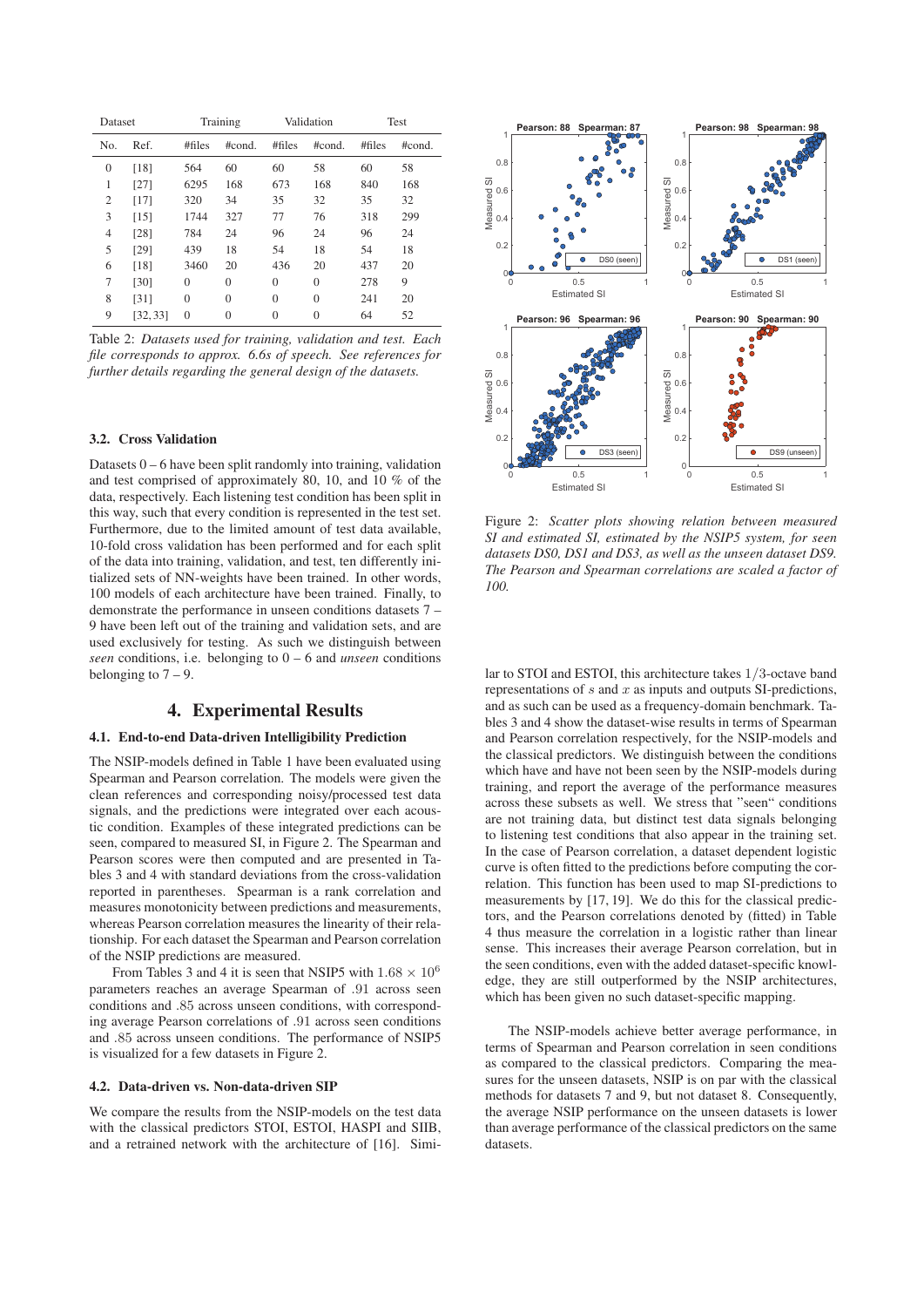|                 | Spearman $\times 100$ |          |                 |           |                 |         |         |         |                 |         |                 |                 |                          |  |
|-----------------|-----------------------|----------|-----------------|-----------|-----------------|---------|---------|---------|-----------------|---------|-----------------|-----------------|--------------------------|--|
|                 | Mean                  | Mean     |                 | Seen Data |                 |         |         |         |                 |         |                 | Unseen Data     |                          |  |
| Predictor       | (seen)                | (unseen) | D <sub>S0</sub> | DS1       | DS <sub>2</sub> | DS3     | DS4     | DS5     | DS <sub>6</sub> | DS7     | DS <sub>8</sub> | DS <sub>9</sub> | #Params<br>(millions)    |  |
| $NSIP1$ (time): | 82(2.9)               | 85(7.1)  | 76(5.2)         | 96(0.4)   | 78 (2.3)        | 93(1.1) | 57(3.4) | 74(7.1) | 98 (0.6)        | 97(1.6) | 77(10.7)        | 80(9.0)         | 0.122M                   |  |
| $NSIP2$ (time): | 85(2.3)               | 82(5.1)  | 84(2.8)         | 97(0.2)   | 81(2.1)         | 95(0.6) | 64(4.9) | 76(5.2) | 98(0.4)         | 98(1.1) | 64(9.9)         | 85(4.3)         | 0.349M                   |  |
| $NSIP3$ (time): | 88 (2.2)              | 83 (4.6) | 87(1.8)         | 98(0.1)   | 82(1.7)         | 96(0.4) | 73(6.1) | 80(4.9) | 99(0.3)         | 97(1.1) | 64(10.0)        | 87(2.6)         | 0.603M                   |  |
| $NSIP4$ (time): | 89(2.2)               | 85(3.8)  | 87(1.7)         | 98(0.1)   | 83(1.8)         | 96(0.4) | 81(6.2) | 81(5.0) | 99(0.2)         | 98(1.1) | 69 (7.6)        | 87(2.7)         | 0.946M                   |  |
| $NSIP5$ (time): | 91(2.1)               | 85(3.5)  | 88(1.7)         | 98(0.1)   | 84(1.8)         | 96(0.4) | 87(5.9) | 83(4.7) | 99(0.3)         | 97(1.0) | 70(7.3)         | 89(2.2)         | 1.68M                    |  |
| $NSIP6$ (freq): | 88 (1.9)              | 74(4.7)  | 79 (3.7)        | 97(0.1)   | 81(1.4)         | 96(0.6) | 82(4.1) | 83(3.0) | 97(0.4)         | 96(1.9) | 70(5.1)         | 56(7.2)         | 0.224M                   |  |
| STOI:           | 74                    | 93       | 47              | 96        | 60              | 81      | 57      | 83      | 98              | 95      | 96              | 87              | $\overline{\phantom{0}}$ |  |
| ESTOI:          | 78                    | 92       | 82              | 96        | 49              | 84      | 56      | 86      | 96              | 98      | 95              | 85              | $\overline{\phantom{0}}$ |  |
| HASPI:          | 71                    | 88       | 62              | 78        | 50              | 93      | 64      | 65      | 84              | 98      | 96              | 70              | $\overline{\phantom{0}}$ |  |
| SIIB:           | 80                    | 96       | 73              | 91        | 39              | 93      | 75      | 94      | 98              | 98      | 97              | 94              | $\overline{\phantom{0}}$ |  |

Table 3: *Spearman correlation for NSIP models and classical non-data-driven SIP techniques. NSIP1-5 are time-domain models configured according to Fig. 1 and Table 1 and NSIP6 are an frequency-domain baseline model from [16]. All models are trained with data according to Table 2. The score are mean scores computed based on 10-fold cross validation and the scores in parenthesis are standard deviations.*

|                 | Pearson Correlation $\times 100$ |          |                 |           |                 |         |         |          |                 |             |          |                 |                          |
|-----------------|----------------------------------|----------|-----------------|-----------|-----------------|---------|---------|----------|-----------------|-------------|----------|-----------------|--------------------------|
|                 | Mean                             | Mean     |                 | Seen Data |                 |         |         |          |                 | Unseen Data |          |                 |                          |
| Predictor       | (seen)                           | (unseen) | DS <sub>0</sub> | DS1       | DS <sub>2</sub> | DS3     | DS4     | DS5      | DS <sub>6</sub> | DS7         | DS8      | DS <sub>9</sub> | #params<br>(millions)    |
| $NSIP1$ (time): | 84(2.7)                          | 83 (7.0) | 75(4.5)         | 96(0.4)   | 77(2.5)         | 93(1.1) | 77(3.7) | 76(5.9)  | 97(0.6)         | 95(2.1)     | 76(10.3) | 77(8.7)         | 0.122M                   |
| $NSIP2$ (time): | 88(1.7)                          | 80(6.1)  | 83(2.8)         | 97(0.3)   | 80(1.7)         | 95(0.6) | 87(1.6) | 79 (4.7) | 98(0.4)         | 97(1.1)     | 62(13.0) | 83(4.2)         | 0.349M                   |
| $NSIP3$ (time): | 90(1.4)                          | 81 (5.7) | 86(2.1)         | 98 (0.2)  | 81 (1.4)        | 96(0.4) | 89(1.0) | 82(4.2)  | 98 (0.2)        | 96(1.4)     | 62(12.8) | 85(2.8)         | 0.603M                   |
| $NSIP4$ (time): | 91(1.2)                          | 84(4.1)  | 87(1.9)         | 98(0.2)   | 82(1.4)         | 96(0.4) | 90(0.8) | 83(3.7)  | 99(0.2)         | 97(1.3)     | 69(8.5)  | 86(2.7)         | 0.946M                   |
| $NSIP5$ (time): | 91(1.1)                          | 85(3.7)  | 89(1.6)         | 98(0.1)   | 83 (1.2)        | 96(0.4) | 91(0.8) | 85(3.5)  | 99(0.2)         | 96(1.3)     | 71(8.0)  | 87(1.7)         | 1.68M                    |
| $NSIP6$ (freq): | 89(1.2)                          | 73(5.2)  | 77(3.8)         | 97(0.1)   | 79(1.1)         | 96(0.6) | 91(0.7) | 86(2.1)  | 98(0.2)         | 93(2.0)     | 70(7.1)  | 57(6.5)         | 0.224M                   |
| STOI:           | 77                               | 92       | 51              | 91        | 56              | 78      | 80      | 85       | 98              | 98          | 89       | 90              | $\overline{\phantom{m}}$ |
| ESTOI:          | 79                               | 92       | 77              | 93        | 44              | 80      | 81      | 86       | 95              | 97          | 93       | 86              | $\overline{\phantom{m}}$ |
| HASPI:          | 62                               | 80       | 42              | 77        | 45              | 85      | 37      | 69       | 81              | 91          | 74       | 76              | $\qquad \qquad -$        |
| SIIB:           | 77                               | 88       | 62              | 85        | 32              | 80      | 89      | 95       | 94              | 96          | 77       | 90              | $\qquad \qquad -$        |
| STOI (fitted):  | 78                               | 96       | 51              | 96        | 58              | 80      | 76      | 85       | 99              | 99          | 96       | 91              | $\qquad \qquad -$        |
| ESTOI (fitted): | 81                               | 94       | 83              | 95        | 45              | 82      | 78      | 87       | 97              | 100         | 95       | 88              | $\qquad \qquad -$        |
| HASPI (fitted): | 65                               | 89       | 61              | 77        | 45              | 88      | 36      | 70       | 80              | 97          | 93       | 78              | $\qquad \qquad -$        |
| SIIB (fitted):  | 82                               | 97       | 74              | 90        | 33              | 92      | 92      | 95       | 98              | 99          | 95       | 96              | $\qquad \qquad -$        |

Table 4: *As Table 3 but for Pearson correlation.*

#### 4.3. Frequency-domain Data-driven SIP

In order to judge the potential advantage of an end-to-end architecture, we compare NSIP to the architecture of [16], which takes 1/3-octave band transformed speech signals as inputs, similar to STOI and ESTOI. This architecture has been retrained on the same data as the proposed time-domain NSIP architecture. This is done to gauge the advantage of NSIP's access to the full information in the time-domain. As was the case for the time-domain architecture, the frequency-domain architecture is trained and tested on the ten cross validation data-splits. The test results are shown in the rows labelled NSIP6 (freq) in Tables 3 and 4. It appears that the time-domain architectures of similar parameter size perform slightly better on average in terms of Spearman and Pearson on the unseen Datasets 7 and 8, and significantly better on Dataset 9. This could be due to the loss of information in the 1/3-octave band transform employed in NSIP6. On the seen datasets the frequency-domain architecture performs as well as NSIP3 and 4.

## 5. Conclusion

We proposed a time-domain neural speech intelligibility predictor (NSIP) based on a fully convolutional neural network architecture, for intrusive speech intelligibility prediction. This network was trained on seven listening test datasets and tested on ten. Performance was evaluated in terms of Spearman and Pearson correlation, and compared to the classical predictors STOI, ESTOI, HASPI and SIIB, and a retrained frequency-domain architecture, [16]. The NSIP architectures showed the best performance on the seven seen datasets, but were outperformed by the classical predictors on one of the unseen datasets. The frequency-domain architecture was found to reach performance similar to that of larger, in terms of parameters, time-domain architectures, with much fewer parameters.